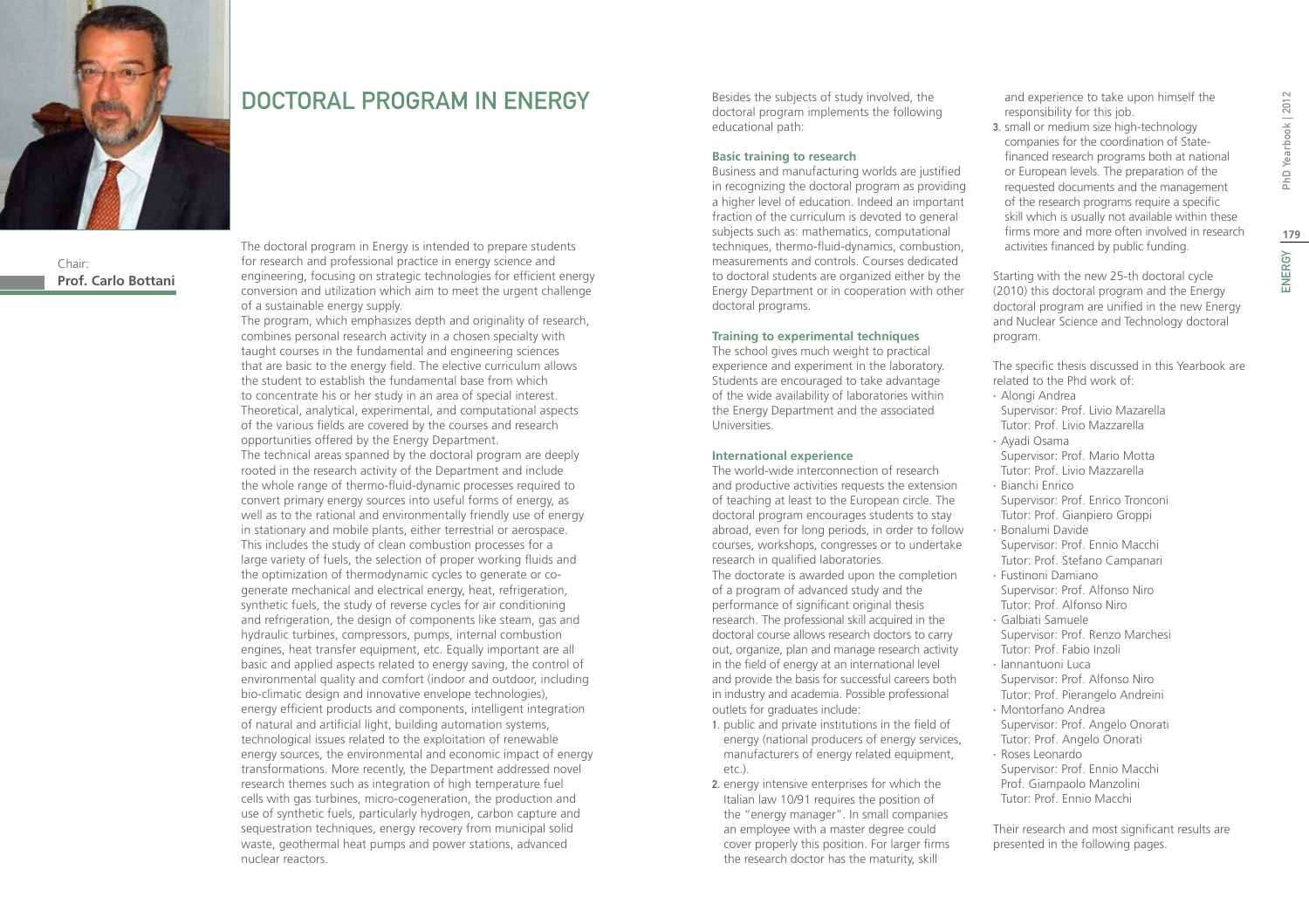# 181<br>ENERGY

#### ADVISORY B d i

| Francesco Ajosa (Danieli Centro Combustion Spa)                |
|----------------------------------------------------------------|
| Romano Ambrogi (CESI)                                          |
| Enrico Antognazza (Autorità gas energia)                       |
| Luca Cirillo (Solvay-Solexis)                                  |
| Tarcisio Colombo (Powertrain Technologies)                     |
| Nicola De Jorio Frisari (ASM Brescia Spa)                      |
| Massimo Gallizioli (Alstom Power Italia Spa)                   |
| Luigi Lesca (ENEA)                                             |
| Gaudenzio Mariotti (ENEL-Div. Generazione & Energy Management) |
| Emanuel Pesatori (Franco Tosi Meccanica Spa)                   |
| Fabrizio Podenzani (EniTecnologie)                             |
| Angelo Rosetti (Powertrain Technologies)                       |
| Luigi Spaggiari (Powertrain Technologies)                      |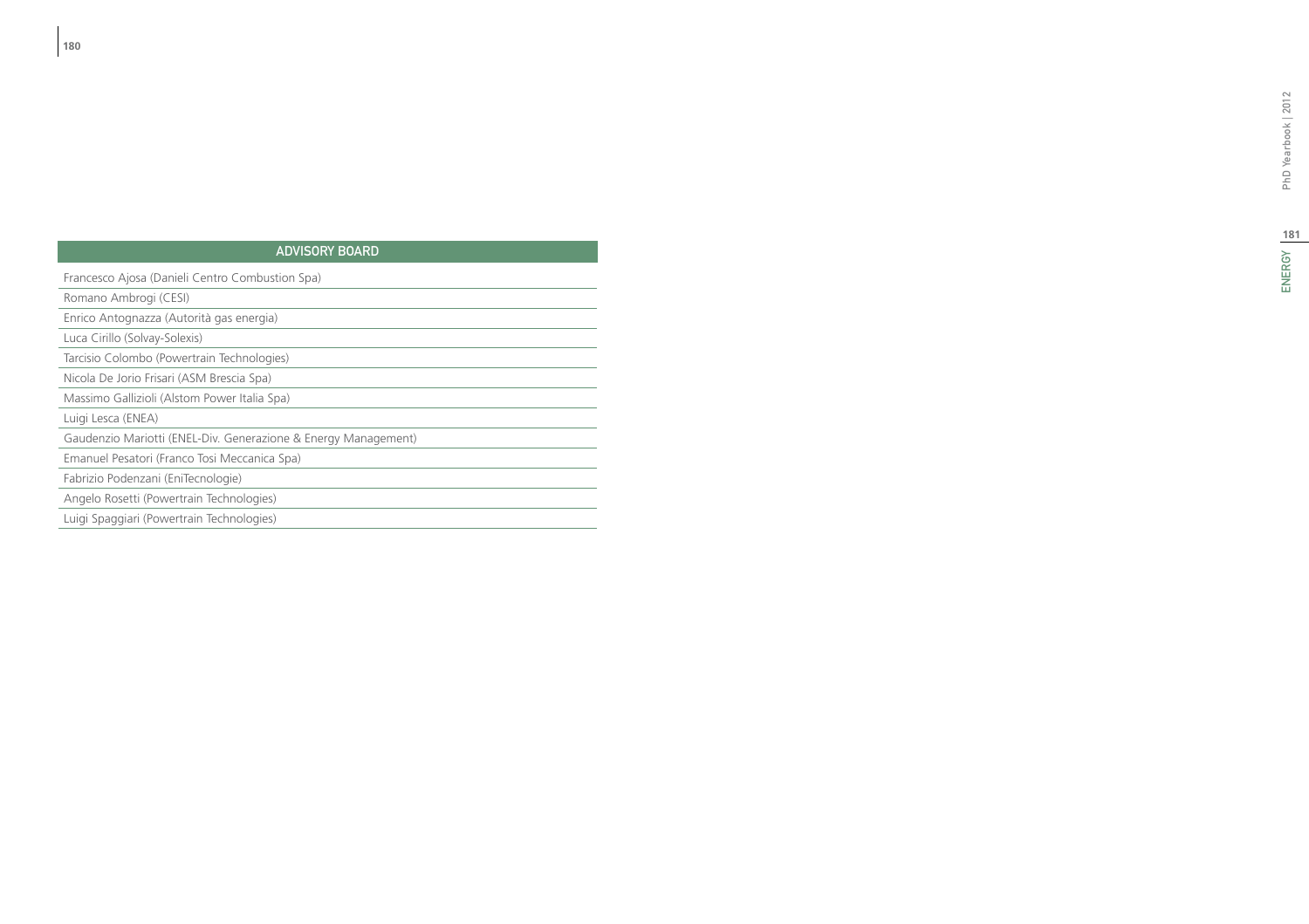## CHARACTERIZATION AND PERFORMANCE ASSESSMENT OF AIR PERMEABLE BUILDING COMPONENTS

#### **Andrea Alongi**

Air permeable walls can be used to achieve the functional integration between building envelope and ventilation plant: multi-layered walls, including permeable layers which are crossed by indoor ventilation air, act as heat exchangers and a filters of the ventilation system. This technology is usually called dynamic insulation. After the literature review, the first step in the research path has been the theoretical study of the physical problem, with the introduction of a mathematical approach aimed at the evaluation of the thermal interaction between the fluid and solid phase in porous media. The second step has been the thermophysical characterization of porous materials of some interest in building breathable walls. This step has been followed by the development of an algorithm for numerical simulations of dynamic insulation components under transient conditions, which can be useful both for research and design purposes. Finally, since such achievements may require an empirical validation to assess their reliability, an experimental apparatus has been designed and built.

As far as the theoretical approach Ergun coefficient of the material. is concerned, after a careful study of the dedicated bibliography, the volume average method has been chosen to deal with

the heat transfer problem related to porous media. The average procedure applied to a representative elementary volume We have considered fibrous (REV) of the porous medium has led to an averaged energy equation, which describes the phenomenon from a macroscopic over both materials: the first has point of view, taking into account microscopic interactions at the same time, through an effective thermal conductivity. This quantity is related to some main parameters: first of all, the thermal conductivities of both the fluid and the solid part of the domain; secondly, the porosity; finally, due to the mathematical approach used, two more quantities appear, which are related to the local values of velocity and temperature deviations from the respective average values: thermal tortuosity and dispersion. These two parameters act as a correction of the simple volume averaged value of thermal conductivity, and need an additional set of equations for the problem closure. Considering now the fluid dynamic from a macroscopic point of view, we have chosen a corrected Darcy equation, where filter velocity and pressure gradient are linked together by air permeability and The need for a detailed analysis of some materials, which could be used in building dynamic insulation components, has

arisen from this first part of the work, and has been developed in the second.

insulation (e.g. rock wool) and no-fines concrete. Numerical simulations have been performed been simplified approximating fibers with parallel and ordered cylinder arrays, orthogonally displaced in relation to fluid flow and thermal flux. The calculus domain has been defined with six levels of porosity. Conversely, the REV of the concrete-based material has been described in detail: cubic samples have been produced, cut and used for a photographic survey. Images have than been analyzed with three basic purposes: first, the evaluation of porosity; second, the definition of the REV size, based on the porosity and the autocorrelation function; finally, the definition of edges from the vectorization of the interface between the solid and the fluid phase (obtained using an edge-detection algorithm). Thermophysical properties of the compound solid matrix have been obtained by means of TPS measurements. At the end of this process, twelve meshes have been prepared. For both materials, parametric boundary conditions have been applied for inlet air velocity and temperature. CFD simulations results on REVs have been used to evaluate

regression equations for thermal tortuosity and dispersion, as a function of porosity and Peclet number (while no dependence on temperature gradient has been noticed). Such numerical results have also been used to derive correlation between pressure drop across the REV and the average air velocity. Considering fibrous materials, a linear regression equation has been obtained, while a quadratic one has been found for nofines concrete. The latter has also been validated by means of experimental analysis, performed on parallelepiped-shaped samples, and shows a good agreement with empirical data. Besides the materials characterization, some efforts have been made in the definition Conversely, not-permeable of a simulation algorithm aimed at the evaluation of multilayered dynamic insulation building components in transient temperature node, and its boundary conditions. In order to have a detailed description of the temperature distribution inside the wall, we have decided to introduce a one-dimensional finite difference numerical model. the air velocity across layers More in detail, space derivatives have been approximated with central differences, time derivative has been treated with a full-implicit approach. All boundary conditions have been derived defining the energy conservation equations over appropriated reference volumes.

The numerical model is able to handle calculus domains representative for the building technology under discussion, generally comprising external and internal cavities, and an arbitrary number of permeable and notpermeable layers. The external air gap is simulated assuming a heat transfer coefficient equal to the one used for the indoor environment. Permeable layers model is based on fundamental parameters (effective thermal conductivity, permeability and Ergun coefficient), which are calculated as a function of userdefined conditions, according to all previously mentioned regression equations (restricted to fibrous insulation and nofines concrete, at this stage). layers are based on user-defined constant parameters. The internal air cavity is modeled as a single thermal resistance is calculated considering convective and radiative heat transfer separately. In addition to the temperature distribution computation, is calculated as a function of pressure gradient across the wall. Thanks to both numerical and order-of- magnitude analyses, we have been able to demonstrate that, with time steps typical for walls simulation, a quasistatic approach to the velocity evaluation is sufficiently reliable.

**183**At the end, the described algorithm has been used to define a TRNSYS Type, which allows the user to simulate the kind of wall under discussion,

when it is integrated in a building, taking into account the coupling with all other structures. At the same time, we have developed an experimental apparatus aimed at the reproduction of both indoor and outdoor environments, in steady state or transient temperature conditions. Moreover, the ventilation system adopted is able to control air flow, both in terms of velocity and direction, allowing the user to investigate the effects of various working configurations. At this stage, a no-fines concrete wall has been built, with 55 embedded thermocouples for the temperature distribution measurement. In the future, the experimental arrangement will be used to validate all numerically derived correlations, both for fibrous insulation and no-fines concrete, and will allow us to test the consistency of the developed finite difference model. Moreover, once the validation process is over, it will be possible to search for stratigraphies and control strategies optimized for climate conditions typical for

Mediterranean countries.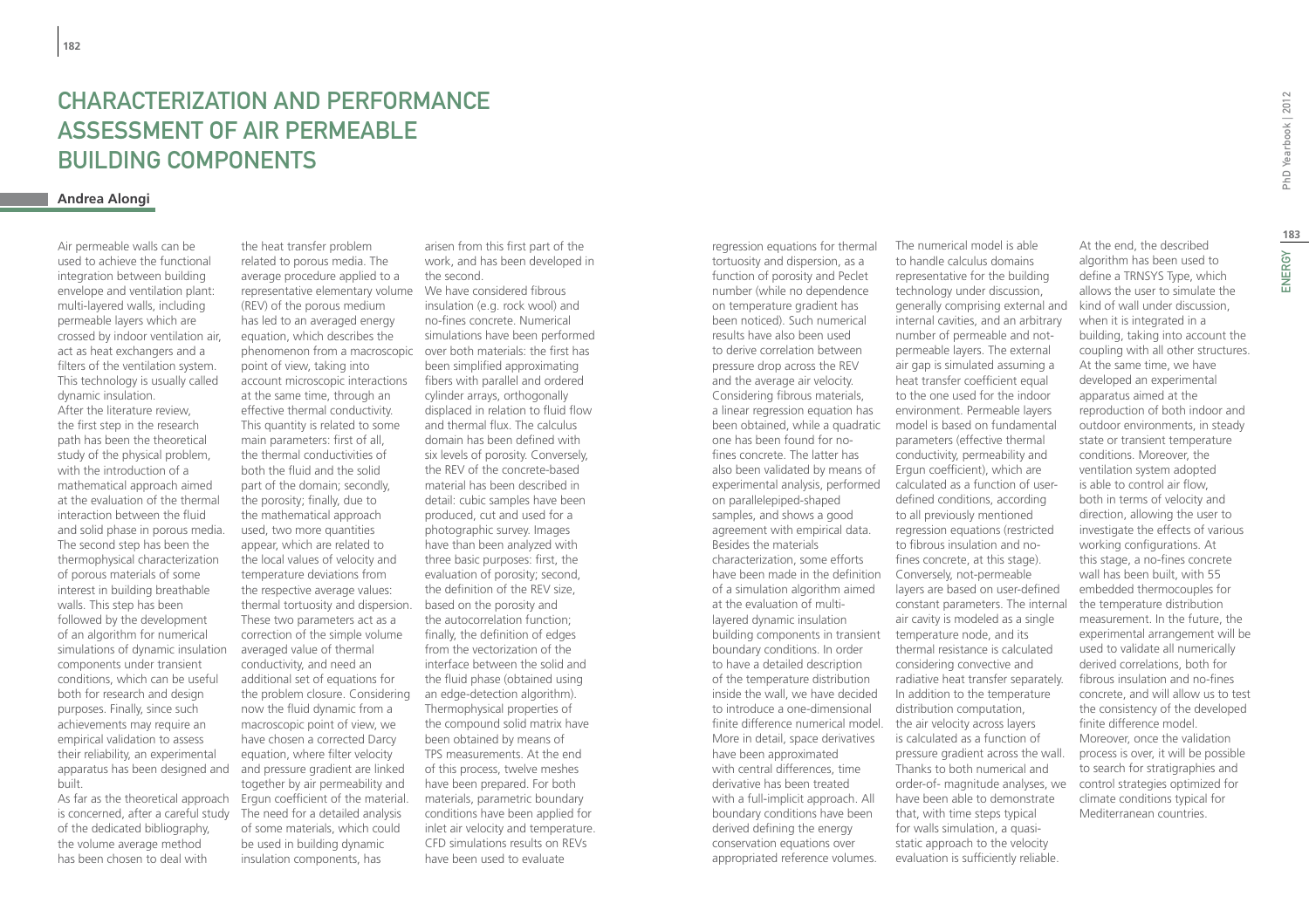## Solar Cooling Systems Utilizing Concentrating Solar Collectors; Design, Experimental Evaluation & Optimization

#### **Osama Ayadi**

The food industry relies heavily on the vapor compression refrigeration cycle for food preservation and processing. Unfortunately, due to the scarcity of electricity resources that can run conventional cooling equipments in developing countries high post-harvest losses happen. Consequently, the possibility to utilize solar energy for cooling is considered as an attractive solution.

#### **Concept Development**

This thesis reports on the design and performance evaluation and optimization of a novel solar cooling concept that allows a high temperature lift. By applying this concept, very low temperatures (about –10 °C) on the cold side can be achieved in hot climates while a dry air cooled condenser that does not require water is being used. Under these operating conditions, thermodynamic analysis revealed that high efficient solar collectors are needed, and thus the system configuration consists of an air-cooled single-effect water ammonia absorption chiller that is driven by a medium temperature heat source (e.g. parabolic trough or linear Fresnel reflector collectors).

**Experimental Setups** 

The development of the system

concept and the detailed design were implemented through dynamic simulations using the TRNSYS's simulation platform. For this purpose mathematical models of the concentrating collector and the absorption chiller were implemented. Two pilot plants based on this concept were designed and installed; The first was installed for a beverage factory in Tunisiaand consisted of a Linear Fresnel reflector collector (88 m2) connected to a waterammonia absorption chiller (13 kW), the latter cools a cold water-glycol storage (3 m3). The second experimental setup was installed for a dairy factory in Morocco, the system consisted of a parabolic trough collector  $(59 \text{ m}^2)$  coupled to a water-ammonia absorption chiller (13 kW) that can deliver cooling directly to the load or to a phase change material PCM cold storage  $(2 \text{ m}^3)$  when no cooling load exists.

#### **Experimental Activities**

A monitoring system, based on the unified monitoring procedure developed within the experts group of Task 38 SHCP-IEA, was designed and all monitoring sensors have been calibrated and a data acquisition system was programmed using the software LabVIEW. The average electrical COP of the solar cooling system was



**1. The first experimental setup in Tunisia: the solar collector, the absorption chiller and the cold storage.**

in the range of 3 during the months of (May to July) 2009, the value has been improved to the range of 4 during the same months of the year 2010. And the ratio between the cold production and the primary energy consumed (PER) was improved from 112.5% during the months of (May-July) 2009 to reach a value of 162% during the same months of the year 2010 (Figure 3).

#### **Models Validation**

The results of the extensive experimental work on the pilot plants have been also used to calibrate and validate the TRNSYS models. For the Linear Fresnel Reflector (LFR) collector model, this was done by identifying the model parameters by coupling the TRNSYS simulation





**2. The second experimental setup installed on the roof of the Moroccan dairy factory.**

software model to the generic optimization software GenOpt. For the absorption chiller model, data acquired from the operation of the system during 2009 and 2010 were analyzed using a parametric-empirical approach to correlate cooling power and chiller's thermal COP to its operating conditions.

#### **Optimization**

The validated models were used for further simulation campaigns aiming at defining the optimum operating points of the whole system and tracing a path towards the plant performance improvement. Several parameters of the control strategy have been studied through the coupling of TRNSYS simulation software with GenOpt optimization software. The results highlighted

the higher impact of some control parameters. Monitoring results showed that 44% improvement of the primary energy savings of the system has been achieved by applying the optimization procedure. Further optimization options, concerned with components design, showed that 45% improvement of the primary energy savings of the system could be achieved as can be seen in the data of the hypothetical month in Figure 3.

**systems for different months.**

PhD Yearbook | 2012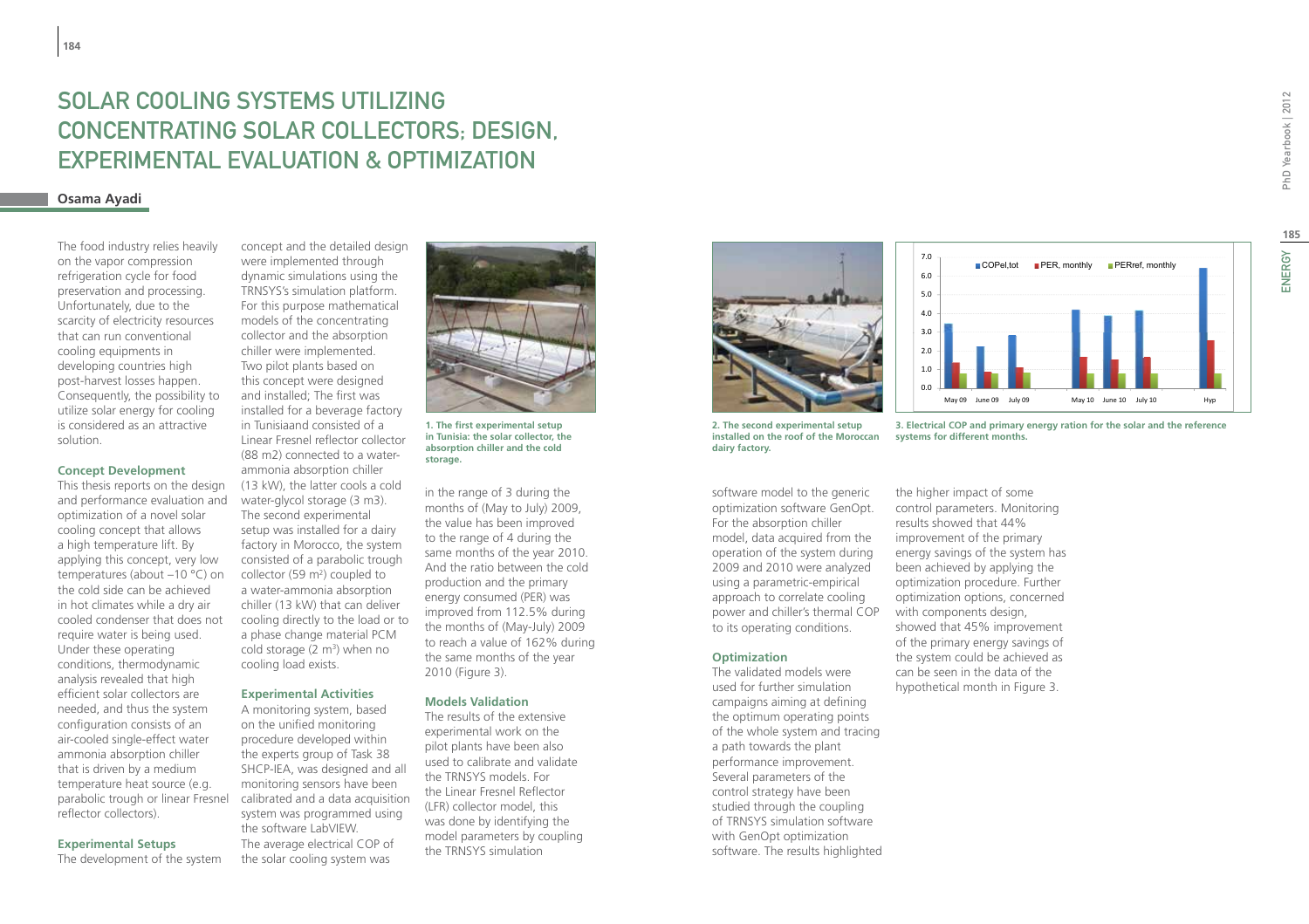## Heat Transfer in Structured Catalysts for Steam Reforming

#### **Enrico Bianchi**

#### **Introduction**

The use of conductive catalyst supports, like metallic foams, is expected to enhance the performances of catalytic reactors, especially when heat transfer is a key factor like in highly endothermic (e.g. steam methane reforming) and exothermic (e.g. selective oxidations, methanation and Fischer–Tropsch synthesis) processes. In this context, opencelled foams are attractive also because of their high geometric surface areas, high void-fraction and high gas/solid heat- and mass-transfer rates. Despite of the increasing interest in such materials, there are neither enough data nor satisfactory correlations to evaluate their performances for the application in industrial structured reactors. In this doctoral work the heat transport properties of metal foams with different geometries and fabrication materials were characterized at process conditions representative of industrial operation, adopting a combined experimental and modeling approach.

#### **Materials and methods**

Both the effects of the thermal conductivity of the solid matrix, FeCrAl (k<sub>s</sub>=16 W/m/K) vs. aluminium (k<sub>s</sub>=218 W/m/K), and of the fluid,  $N_{2}$  (k<sub>f</sub>=0.026 W/m/K NTP) vs. He (k<sub>f</sub>=0.15 W/m/K NTP), were investigated over



1. Radial T-profiles under a 20 Nl/min of N<sub>2</sub> and heating conditions (T<sub>sP</sub>=773 K).

foam samples with different cell densities (nominal 10-40 pores per inch, PPI) and porosities (89%-95%). Due to the geometrical complexity and the random orientation of the solid phase of the porous medium, the real geometry of foams is not easy to characterize unless using sophisticated methods of volume image analysis like micro computed tomography (uCT): X-rays used to reconstruct an object from its projections with resolution in the micrometer range. Selected samples were so geometrically characterized in full by micro-computed tomography (μ-CT) techniques. Experimental heat transfer runs were then performed in a lab-scale test rig with 10 cm long foams forced inside a 28 mm I.D. test pipe in an oven. The gas was fed to each foam sample at different flow rates (15-20-25-30-35 Nl/ min) under heating or cooling

conditions. Steady-state T-profiles were then used to estimate the effective radial and axial thermal conductivities and the wall heat transfer coefficient of the foam bed. Furthermore the scanned images (μCT) enabled the reconstruction of a 3D volume to be used as virtual model for finite volume method (FVM) analysis of heat conduction.

#### **Results and discussion**

From the X-rays microtomography scans the specific geometrical surface of the support, important for interphase transport properties and for catalytic applications, was determined and validated in comparison with literature models. On the other side, heat transfer experimental data showed a dominating role of solid fraction and its bulk material conductivity on the foam effective conductivity.



**2. Al sample, 10 PPI nominal, 90% void fraction. (a) Sub-volume from X-ray μ-CT; (b) T-distribution with FVM.**

Figure 1 (c) presents the radial T-profiles measured in an Al foam sample where the high thermal conductivity of the support caused almost flat radial temperature profiles, with the whole T-gradient confined at the foam-tube wall interface. The effective conductivities determined for reconstructed sub volumes of the scanned samples (Figure 2a-b) confirmed then the conclusions from the experimental study.

The main effect of replacing  $N_2$  with He in comparison experiments at the same condition was a reduction of the T-gradient at the wall, mainly attributed to the incremented thermal conductivity of the gas phase. From these considerations the effective radial conductivity has been modeled as the sum of three contributions: conductive, convective, radiative. Moreover

as outcome of the experimental investigations, appraisals of the wall coefficient were collected. Also for this parameter a predicting correlation was developed, consisting of a convective term and a static term.

Finally to explore the potential advantages of foam supported catalysts, a model simulating a methane steam reforming rector was developed, implementing the thermal coefficicents get from the previous analysis. The model was first validated with literature data for traditional pellet technology, then results for structured reactors have been collected.

#### **Significance**

As a first result of this activity, the effects of different heat transfer mechanisms on the thermal coefficients were measured factorizing such

parameters into their equivalent purely conductive, dispersive and radiative contributions: a correlation for estimation of these parameters in function of the foam properties and flow conditions was proposed. The other outcome of this investigation is the possibility, with an optimized foam support, to get structured reactor for methane steam reforming comparable or even better, in term of conversion, outlet temperature and pressure drop, respect to the actual technology. In conclusion this systematic study confirms the potentially superior heat transfer properties of metallic open-celled foam supports when used in place of traditional packed beds of catalyst pellets.

187<br>ENERGY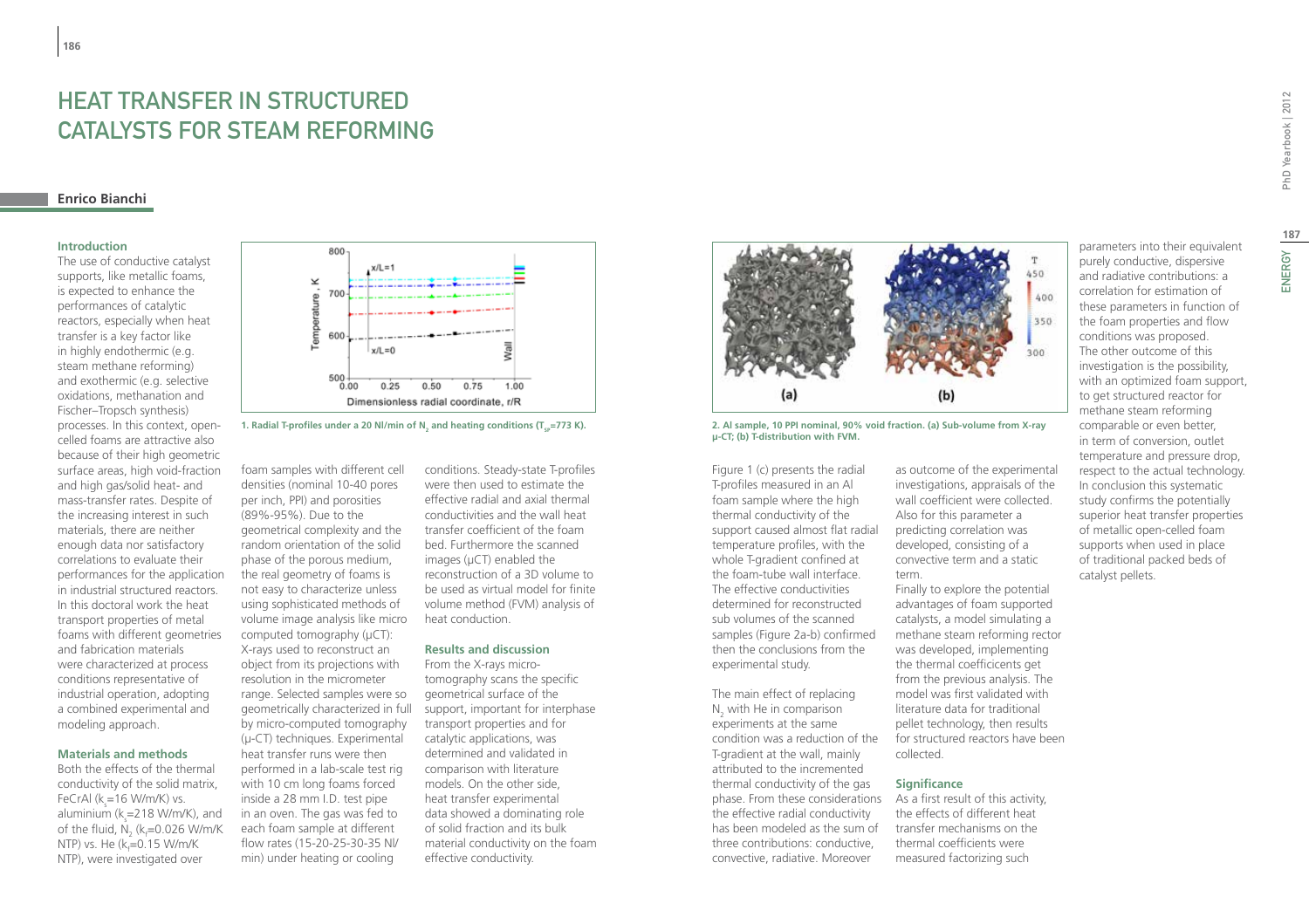## Thermo-economic investigation of aqueous ammonia compared to amine carbon capture for coal-fired power plants

#### **Davide Bonalumi**

The main focus of this thesis is the study of the post combustion carbon dioxide capture process using aqueous solutions of ammonia. The bench-mark technology is based on amine solutions. The main drawbacks for the amine-process are the high heat consumption for the regeneration, around 4 MJ per kg of carbon dioxide captured and the high degradation rate of the reactant. The process that applies aqueous ammonia solution is a promising alternative. It is proposed commercially with two different absorption conditions obtained principally cooling or chilling the flue gas. Alstom, the company that is developing the process with lower temperature, patented it with the name Chilled Ammonia Process (CAP). According to the company this system has a very low energy demand. In addition the ammonia has no degradation problems and is less expensive than amine.

In this work the impact that this option of capture has on a hosting power plant is evaluated. The post combustion capture process takes place through chemical reactions in liquid phase. The solutions obtained are electrolytic. An energy evaluation of the processes, electrical and thermal energy demand, is described thru the thermodynamic

properties of such electrolyte means specific thermodynamic models. The capture processes are studied with the commercial software Aspen Plus. Two different thermodynamic models are coupled with the program: the Electrolyte Non Random Two Liquid (e-NRTL) and the Extended UNIQUAC. The first one is built-in Aspen Plus, the second one is used in collaboration with the Technical University of Denmark (DTU) that has developed and coupled the model with the software. The models have been validated against experimental data. The Extended UNIQUAC model with fitted parameters for the NH<sub>3</sub>-CO<sub>2</sub>-H<sub>2</sub>O system reproduces the experimental results more accurately than the available e-NRTL model.

The report of the European Benchmarking Task Force (EBTF) has been adopted as guideline to define and study a reference case. It is represented by a Ultra Supercritical coal-fired steam power plant retrofitted with an amine-type capture plant. The amine employed is the MonoEthanolAmine (MEA). The power plant is simulated with the software developed by the Energy Department of Politecnico di Milano (GS) while the capture plant is investigated with the commercial software for process engineering simulation Aspen Plus. The

MEA-type process has been simulated with the built-in parameters for e-NRTL model of Aspen Plus. For the capture plant integrated with a power plant is proposed an economic evaluation. The principal indexes for describing the performance of the retrofitted power plant adopted are the SPECCA and the cost of electricity (COE). For the reference case the value of SPECCA has been calculated to be 4.2 MJ/kg and COE to be around 89 €/MWh<sub>e</sub>. The scheme of plant for the CAP is represented in Figure 1.

For CAP has been carried out a parametric investigation with e-NRTL model proposed by the software Aspen Plus. The design parameters identified are: (i) ammonia initial concentration in the aqueous solution, (ii) ammonia-to-carbon dioxide ratio in the absorber, (iii) regeneration pressure, (iv) regeneration temperature, (v) absorber chiller evaporation temperature. The ammonia-to-carbon ratio in the absorber is the ratio of the number of ammonia moles entering the reactor through the lean solution line and the number of carbon dioxide moles entering through the exhaust line. The evaporation temperature values apply to the three chillers processing: (i) the exhaust gas, (ii) the lean solution and (iii) the solution



**1. Schematic layout for CAP (CCx: Contact Coolers; HXx: Heat Exchanger; PMx: Pump; FNx: Fan; ACx: Air Cooler; AB: Absorber; CHx: Chillers; RB: Reboiler; RG: Regenerator; WTx: Wet Tower; CMx: Compressor).**

| <b>PARAMETER</b>                     | <b>UNIT</b>                         | <b>REF</b> | <b>BEST CASE</b> |
|--------------------------------------|-------------------------------------|------------|------------------|
| Net electrical power                 | <b>MWe</b>                          | 758        | 603              |
| Net electrical efficiency, ne        | $\frac{0}{0}$                       | 45.2       | 36.0             |
| Capture efficiency, $\eta_{\rm cov}$ | $\%$                                | NА         | 88.4             |
| Specific CO <sub>2</sub> emission, E | kg <sub>co2</sub> /kWh <sub>e</sub> | 0.679      | 0.099            |
| <b>SPECCA</b>                        | MJ/kg <sub>CO2</sub>                | NА         | 35               |

**Table 1. Results of the energy analysis of the reference and the best case plants.**

| <b>PARAMETER</b>         | <b>UNIT</b>          | <b>BEST CASE</b> |
|--------------------------|----------------------|------------------|
| Reboiler heat duty, qCO2 | MJ/kg <sub>cO2</sub> | 2.66             |
| Electrical loss due to:  |                      |                  |
| -steam extraction        | $kWh_{e}/kg_{CO2}$   | 0.1777           |
| -exhaust chilling        | $kWh_{e}/kg_{CO2}$   | 0.0181           |
| -abs/reg/wash            | $kWh_s/kg_{CO2}$     | 0.1258           |
| -ammonia removal         | $kWh_s/kg_{CO2}$     | 0.0044           |
| -compression             | $kWh_s/kg_{CO2}$     | 0.0183           |

#### **Table 2. - Results of the energy analysis of the best case plants.**

recycle, prior to entering into the absorber. The total number of simulated combinations is 129, among these a best case is identified. A simplified scheme of plant for CAP is simulated both with the e-NRTL model and with the ad-hoc calibrated Extended UNIQUAC. Their results have been compared. Since the better replication of

experimental data by Extended UNIQUAC the results obtained with this model have been exploited to correct the best case determined means the parametric investigation. The integration of this configuration with the same power plant considered for MEA-type capture plant has been investigated. In Table 1 are reported the results.

The integration gives SPECCA index equal to  $3.5$  MJ/kgCO<sub>2</sub> and the electrical efficiency is 36.0%. In Table 2 are reported the energy demand for the CAP. From the economic evaluation the Cost of Electricity results 83.9 €/MWh<sub>e</sub>.

The main issue for the CAP is the ammonia slip through the treated gases. As alternative to the extensive water wash the acid water wash has been considered. To reduce the impact of the ammonia slip control on the COE, by limiting the expenditure for consumables, has been evaluated the option to obtain marketable byproducts. It has been considered a wash carried out with HCl and with  $H_2SO_4$ . For sulphuric acid has been also evaluated the possibility to exploit the SO<sub>2</sub> contained in the coal-fired flue gas. Due to the low content of sulfur in the used coal the best value for COE is around 82 €/ MWh, applying the hydrochloric acid.

ENERGY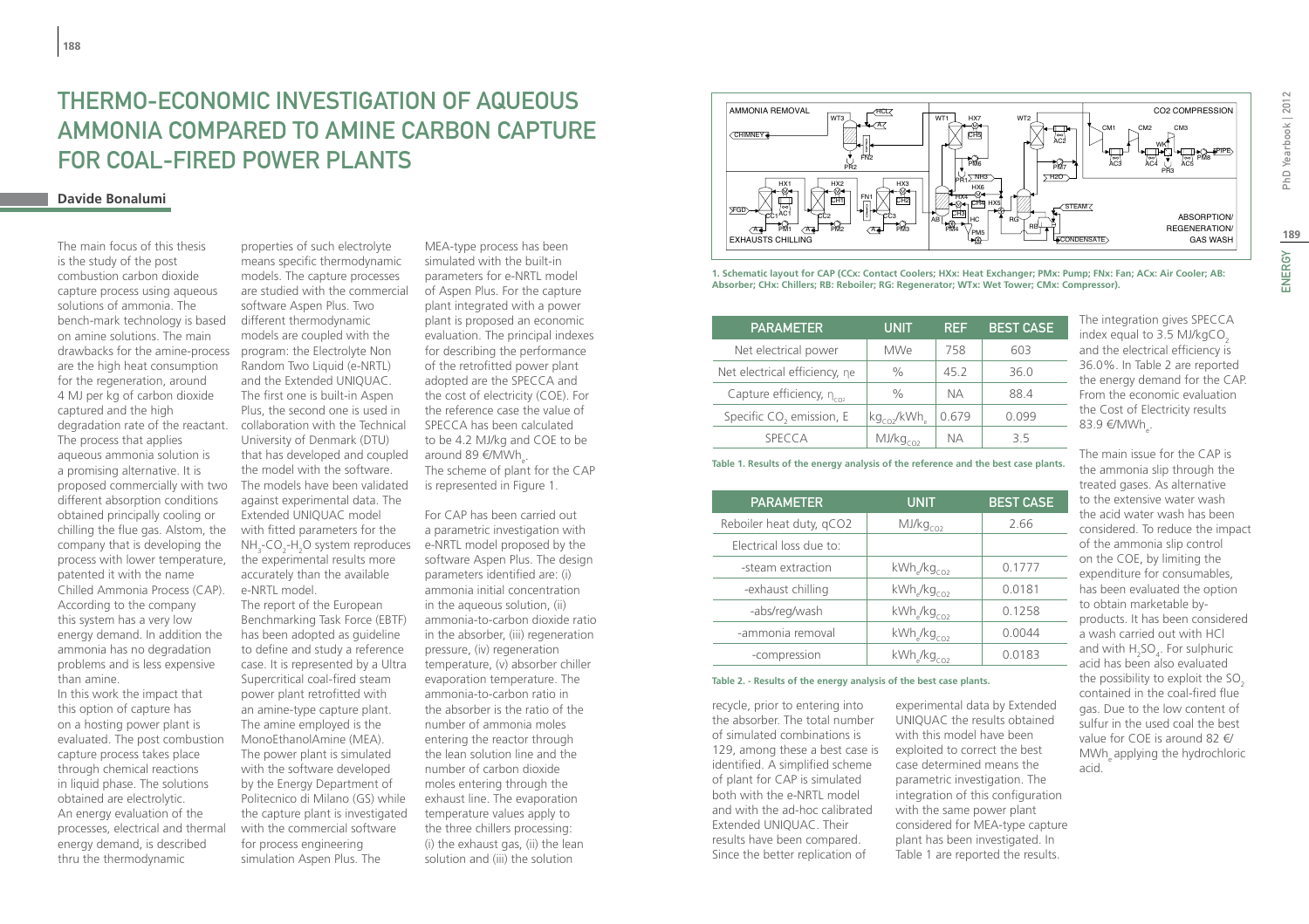## EXPERIMENTAL INVESTIGATION OF THE HEAT TRANSFER ON RIBBED SURFACES

#### **Damiano Fustinoni**

Heat transfer in forced convection inside rectangular channels is a very interesting matter for industry since it is encountered in critic heat transfer applications like gas-turbine blade cooling, as well as in devices largely used such as plate-fin compact heat exchangers. In designing these devices, high values of the heat transfer area per unit volume are looked for; however, if this parameter is increased over a given value, thermal performances start worsening. In fact, the higher the surfaceto-volume ratio the narrower the passages, so air velocity has to be lowered to limit the pressure drop; but narrow passages and low air velocities lead to a flow laminarization that is of course characterized by a quite poor convective coefficient which eventually defeats completely the benefits of area increase. To overcome this limit, designer enhances heat transfer by configuring surfaces with a large variety of fins and ribs, which are an efficient and costeffective solution. Thus, a large number of experimental studies examine the fluid dynamics and the heat transfer over these enhanced surfaces. Many papers are concerned with convection in turbulent regime through rectangular channel with ribroughened surfaces, that is a very interesting solution specially for gas-turbine blade cooling. In

spite of these numerous studies, however, there is still a rather poor experimental database on rib-roughened surfaces due to the large variety of configurations 600 and 8000. The average and dimensions. For this reason, an experimental investigation on heat transfer characteristics of forced convection inside ribbed channels was performed. This thesis presents experimental results on the average heat transfer characteristics of a forced two Pt100 thermoresistances. air-flow through a rectangular channel with the lower and upper walls is measured by eight T-type surfaces with different kind of ribs. Comparisons with data for a top wall and five on the bottom flat rectangular channel are also presented. The experimental duct cross-section is 120 mm wide and 12 mm height, and the channel is operated with the lower and upper walls at fixed temperature whereas the sides are adiabatic. All the ribs have a square cross section and they differ in three parameters: side dimensions (2 or results on the behaviour of the 4 mm), geometrical configuration (transverse ribs, tilted ribs with the angle between rib axis and flow direction equal to 60°, V-shape ribs and V-shape broken), pitch-to-side ratio *p/e* (10, 20 or 40). Upstream the ribbed channel, there is an entrysection, which consists of a 800 mm long rectangular duct with the same transverse dimensions as the test section but with flat and adiabatic walls, in order to attain a developed velocity profile at the test channel inlet.

Air flow rates have been varied in order to investigate Reynolds numbers, based on the duct hydraulic diameter, between Nusselt number is determined, at various Reynolds numbers, from the temperature differences between the air and the wall at both the inlet and the outlet sections of the heated zone. The air temperature is measured by The temperature of the heated thermocouples, three on the wall. The test channel is also equipped with two static pressure taps located upstream and downstream the heated area to measure the pressure drop for the evaluation of the Darcy-Weisbach friction factor. In addition to these average data, this work also presents some local heat transfer coefficient by means of IR-thermography. In particular, it is considered the flat channel and a rib configuration

with transverse rib ( $p/e = 10$ , 4mm side length). Indeed, local heat transfer characteristics over are very useful from both a conceptual and practical standpoint, since they provide an insight into enhancement mechanisms, so that they are an efficient tool in guiding geometry optimization. Among the available techniques for heat transfer measurements, infrared thermography is very attractive because it allows a not-intrusive, full-field surveying of the surface temperature with a high spatial resolution. However, the heat flux distribution over the surface is required to determine the heat transfer coefficient from the surface temperature distribution. Consequently, the test section was properly modified by operating the lower wall at fixed heat flux while mounting at the upper one a 120 mm x 80 mm window made of germanium, i.e, a material highly transparent to radiation within the 3-5 µm wavelength range (τ=0.95) that allows optical access to the infrared-camera. Consequently, the upper wall, has not been heated. On the other hand, it is well known that the heat transfer coefficient in turbulent forced convection inside a duct is practically independent of a large extent of thermal boundary conditions. In order to assess the

experimental procedures, the heat transfer coefficient and the pressure drop have been measured for forced air-flows through a test section with flat walls. Very good agreements with the available correlations have been found. In particular, concerning the Nusselt number, the Shah and London correlation and the Gnielinsky correlation have been considered for the

laminar and the turbulent flow respectively; similarly, for the friction factor, the Shah and London correlations have been used.

Then thirty-four different ribbed configurations are studied. The flow regime seems to be turbulent from the lowest value of Reynolds number, at least for the configurations with the shortest pitch. The Nusselt number shows a power law dependence on Reynolds number with the same exponent as in the flat channel (about 0.8), but it is two or three times larger. The friction factor for all the tested configurations increases up to an asymptotic value, thus becoming independent of the Reynolds number. This is quite similar to the typical trend observed for flows inside ducts with walls characterized by an equivalent sand roughness. Heat transfer and friction data have been also jointly analysed by means of three several performance comparison criteria, currently used in the optimization of the heat exchanger performance, e.g., at constant mass flow rate, at fixed pumping power, and at fixed heat transfer rate. For each geometry a correlation among the Nusselt number,

the Reynolds number, the dimensionless pitch (p/e), the blocking factor (e/D<sub>h</sub>), and the angle between a rib and the

main flow direction is derived. Considering the whole database, the correlations here presented show an error within 6%, which reduces to 2% while correlating only the data for turbulent flow. Thermographic images of the ribbed surface clearly indicate the effect of the ribs on the flow structure. In fact, at a distance equal to 5 p/e downstream a rib, where the reattachment of the fluid vein takes place according to literature, a minimum value of temperature is found. Finally, two theoretical insights are also presented: the fluid dynamics on rough walls and the analysis of turbulent dissipation. In the future these approaches, supported by the DNS and experimental analysis of the flow field by means of PIV, may help to classify the very large number of geometries in groups characterized by the same thermal fluid dynamic effects.

ENERGY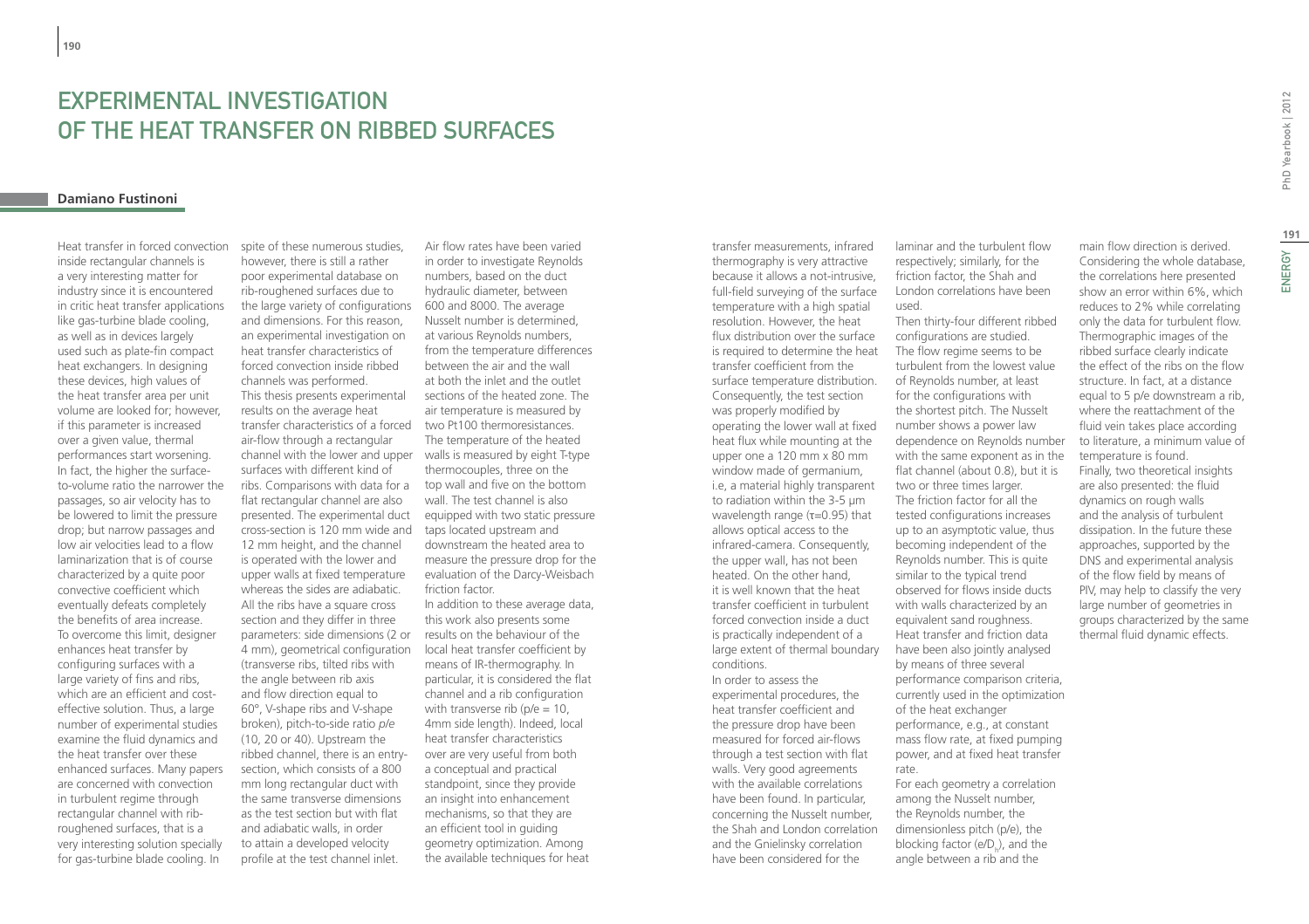## EXPERIMENTAL STUDY OF POLYBENZIMIDAZOLE Based High Temperature Polymer Electrolyte Fuel Cells

#### **Samuele Galbiati**

In the last decades Polymer Electrolyte Membrane Fuel Cells (PEMFCs) attracted increasing attention as energy conversion systems mainly due to their high efficiency, high power density, low emissions and modularity. Such features make PEMFCs suitable for both stationary and mobile applications in the perspective of distributed power generation and of internal combustion engines replacement. and costs, representing an The currently improved PEMFC technology is based on perfluorosulfonic acid (PFSA) polymer electrolyte membranes, among which the most popular is Nafion**®**. PFSA polymers exhibit high proton conductivity only when fully hydrated due to their typical water-based proton transport mechanism. This requires reactants humidification and limits fuel cell operational temperature below water boiling point (normally 60-80°C) to prevent water evaporation. Consequently some severe constraints are introduced in PEMFC applications:

- ∙ a reactants humidification system is necessary,
- ∙ reaction kinetics are slower than at higher temperatures, ∙ cogeneration is not attractive
- due to low temperature heat recovery,
- ∙ tolerance to fuel impurities is poor due to easy CO adsorption on electrodes catalyst.

Considering on-site hydrogen production by natural gas reforming, high purity levels (CO concentrations below 20 ppm) can be obtained only with a multi stage fuel processing system provided with watergas shift and partial oxidation reactors. This feature, together with the necessary presence of gas humidifiers, remarkably increases plant complexity obstacle in the spread of fuel cell systems. Several attempts have been made to rise fuel cell temperature in order to overcome these limitations. This goal can be achieved through the use of basic polymers combined with proton conducting acids. Such systems are also named *acidbase complexes* and exhibit good proton conductivity in the temperature range between 100°C and 200°C. The resulting fuel cells are named: High Temperature Polymer Electrolyte Fuel Cells (HT-PEMFC). Higher working temperature enhances reaction kinetics, extends catalysts tolerance to fuel impurities and eases fuel cell heat recovery. These features, together with the unnecessary reactants humidification, open new possibilities for the use of polymer membrane fuel cells in real applications, especially where gas reforming units are employed to supply

fuel. In particular the use of polybenzimidazole (PBI) polymer membranes imbibed with phosphoric acid emerges as the best option due to its high thermal stability and proton conductivity. Important steps in understanding the basic principles of HT-PEMFC are necessary due to the early stage of this technology. This work represents an experimental investigation on HT-PEMFC fundamental properties with the aim to provide insight in some of the unclear points that still concern this technology. Particular efforts are dedicated to the study of internal mass transport phenomena, to the clarification of the interaction of water with the phosphoric acid doped PBI system and to the analysis of degradation. The investigated fuel cells are fed with pure hydrogen and air and are tested using a specially designed and built experimental apparatus which can be easily modified to carry out different measurements thanks to its modular concept. Different instruments can actually be connected and the test station can be adapted to perform several types of measures. The uncertainty of the measurements is controlled and minimized with the use of calibrated instruments and with the evaluation of their combined uncertainty. The behavior of the tested fuel

cells is investigated by means of polarization curves and continuous mass balance and Ohmic resistivity measurements. During the whole experimental activity the single internal fuel cell components are periodically monitored thanks to specifically implemented electrochemical techniques such as Electrochemical Impedance Spectroscopy (EIS), Cyclic Voltammetry (CV) and Linear Sweep Voltammetry (LSV). The main outcomes of this work are here listed:

∙ The performance of the fuel cell is sensitive to temperature and air stoichiometry, but is not influenced by the hydrogen stoichiometry in the investigated range of conditions. The Ohmic resistance of the membrane slightly decreases when the polymer is well hydrated. ∙ The presence of an anomalous air crossover rate was detected in one of the tested fuel cells thanks to the mass balance analysis of the exhausts. Such phenomenon is generally

known as crossover leakage and represents a typical failure mode. Its effect on the fuel cell performance was estimated and a methodology for in-situ detection of gas crossover was developed. In the specific case, the fuel cell voltage was not affected by this internal gas leakage, but a sensible increase in hydrogen consumption that compromises the energy recovery was measured. ∙ An important water transport across the MEA was detected and quantified, water moves due to different concentration, pointing out a diffusive mechanism. With

dry reactants water migrates

from the cathode, where it is produced, to the anode across the polymer electrolyte. Conversely, when hydrogen is intensively humidified, as would be in a syngas-fed fuel cell, water transport can be reversed and water moves from anode to cathode. In every tested condition the water concentration at anode outlet is higher than the one at cathode outlet and shows increasing trends that underline a non linearity in water transport.

∙ The influence of humidification on the fuel cell performance was studied in detail analyzing its effect on the single fuel cell components by means of EIS and CV. The acid was found to play a fundamental role, actually when humidified reactants are fed, the phosphoric acid in the MEA shifts its equilibrium to the more conductive orthophosphoric form. As a consequence the number of proton conducting molecules in the membrane and in the electrodes increases. For this reason the conductivity of the membrane and of the electrodes becomes higher. At the same time the three phase zone in the electrodes grows contacting more catalyst particles and enlarging the catalyst active area. Therefore both the Ohmic resistance of the MEA and the kinetic resistance of the electrodes positively decrease. Nevertheless, the partial pressure of the reactants becomes lower and offsets these positive effects, causing a global drop in the fuel cell voltage.

∙ The degradation of the fuel cell under reference operating conditions was measured and confirmed on two different fuel cell samples. A faster degradation rate was measured when the temperature was increased from 160°C to 180°C. The degradation of the single components was investigated by means of EIS and CV and the main reason of fuel cell performance drop was individuated in the decrease of the catalyst active area. Hysteresis was detected when changing the operative condition and its reason was attributed to slow internal equilibration mechanisms related to hydration, but further study is needed to clarify this point. The mass transport properties of the GDLs, the Ohmic resistance of the membrane and its crossover rate did not show noticeable variations during this activity and seem to be minor issues.

∙ Different fuel cell configurations have been experimentally studied by changing the cathode gas diffusion layer material in order to investigate its impact on the fuel cell. The investigated Gas Diffusion Layers resulted in the same fuel cell behavior due to the important thickness of the catalyst coating. This parameter resulted extremely important, therefore the optimization of electrodes thickness and porosity is essential for a proper fuel cell operation.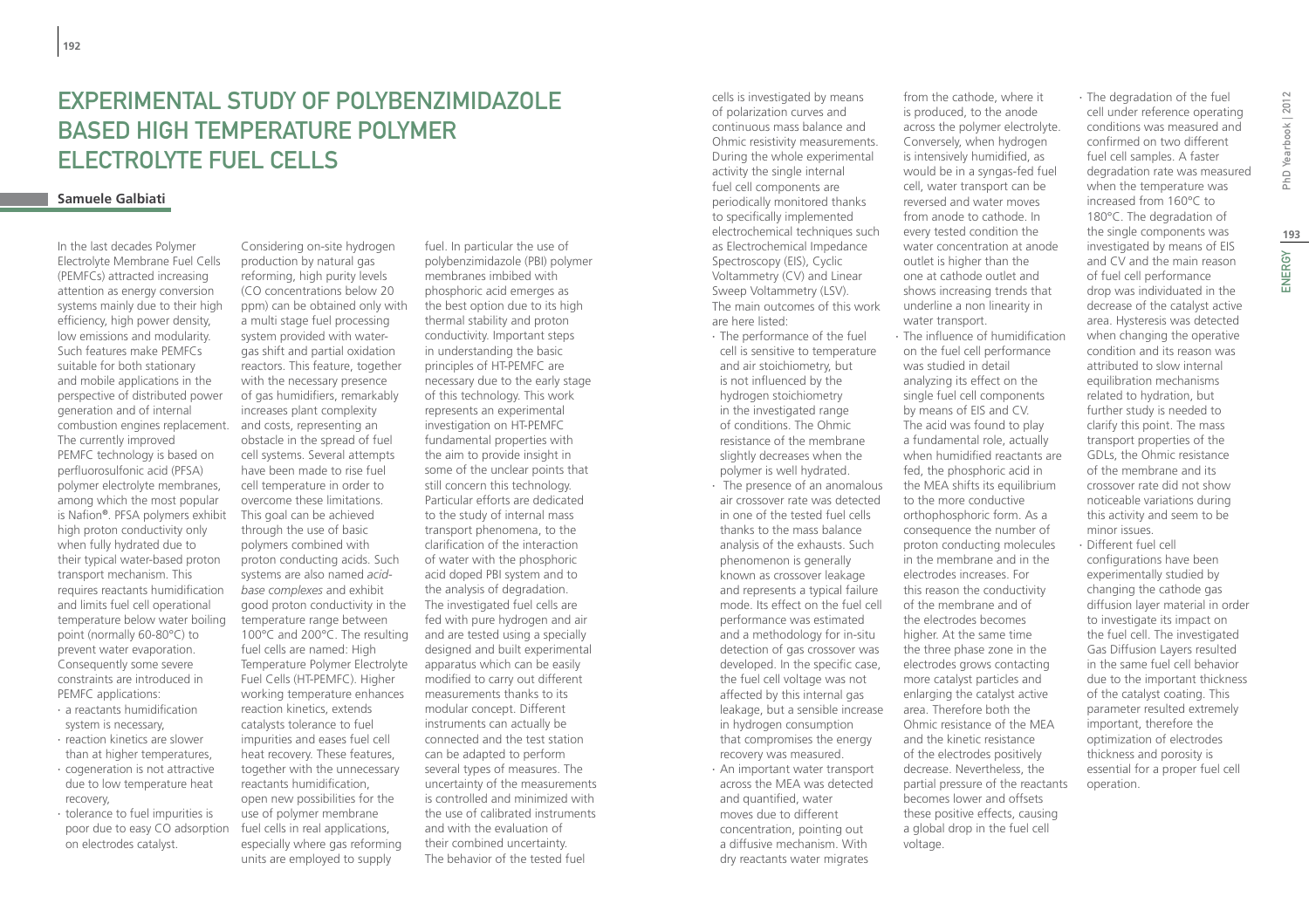## Validation and assessment of a CFD methodology for Fire Safety Engineering applications

#### **Luca Iannantuoni**

In the Fire Safety Engineering (FSE), when standard requirements do not provide a good establishment, the Performance Based Design (PDB) approach is the most effective solution to design protection systems for civil buildings and infrastructures. This circumstance often occurs for historical buildings, for huge or complex buildings and for tunnels. The present work focuses in particular about road and subway tunnels, because of the rapid increase of underground transportation systems demand and of their emergency management due to the high risk of fires. There are two major areas of interest for FSE analysis of that systems: the thermal response of structures and the efficacy of smoke management strategies. In fact, smoke can travel within a tunnel rapidly and it is the most hazardous factor to human beings and structures; therefore the main focus is on smoke management. Three different kinds of methodologies have been classified as basic tools to study the smoke propagation in case of fire: pseudo-thermal scale models, full scale tests and numerical models. Experimental activities are difficult because they are expensive: it is expensive designing smoke management systems with fullscale fire tests because these



**1. Spray simulation of a water mist nozzle operating at 100 bar with a flow rate of approximately 20 l/min and an average characteristic diameter of 50 microns.**

systems would require covering all possible scenarios including all necessary computational design tools.

There is an increasing demand for performance-based design in this field, due to the various benefits from this approach. Fire performance strategy is thereby assessed to maintain a safe environment for occupants to escape and to preserve structures. To determine whether the system is effective the criteria is defined and scrutinized. Anytime the hypothesis significantly changes during its lifecycle, the system's performance needs be checked to verify that the safety criteria are met.

Up to now, there are not well established guidelines for applying the PBD approach to address the huge variety of

system design optimizations, but it is well known that among other computational techniques, CFD methodologies are more promising to forecast the evolution of a given fire scenario to verify, maintain or improve the required safety levels of the proposed fire-fighting strategy; they play a significant role when analyzing fire consequences, specifically where complex flows need to be resolved. Emergency strategies assessment is of primary importance and since the strategies involve one or more active systems to provide smoke and fire control, a deep understanding of their own and mutual influences on the consequences of the fire is of paramount interest. This is hardly done by experiments, since ventilation systems and water spray systems effectiveness depends upon a



**2. Smoke propagation in a subway tunnel along the evacuation path at 120 s since the fire has started under natural ventilation conditions.**

great number of parameters. These scenarios can be split into two areas, those related to natural ventilation design in subway systems, and those related to water mist effect on smoke in road tunnel fire fight- ing strategies. These two scenarios are selected because they state a comprehensive description of all the relevant phenomena involved in fire simulations.

Water mist systems are very interesting because they are a promising and innovative technology for tunnel applications (they are effective in pool fires suppression, air disruption and oxygen depletion, etc..) but up to now few experiments were carried out and there are no standards for their application in tunnel fire fighting design. Within this research a common commercial

water mist spray model's performance is investigated (Figure 1) after a previous evaluation of the nozzle and spray characteristics. Through the validation of a proper numerical set-up it is possible to minimize the high uncertainty that affect the description of the scenario. To do such analysis, the characterization, validation and assessment of the model is of paramount importance and the literature available on the subject is unsatisfactory. An analysis was carried on upon de-stratification effects on smoke due to water cooling, which may implicate danger for people evacuating.

The other important aspect which is not well covered by standards and for which CFD simulation come in help, and that is investigated in the present work, is the design of ventilation shafts for smoke

management (with a focus on natural ventilation, since it is a good opportunity because it doesn't require mechanical equipment to be installed and started to evacuate hot combustion products). Hence, CFD simulations are carried on with the primary intent to help the lack of experiments in the design and optimization of these systems (Figure 2).

A rigorous approach have been applied in order to ensure, where possible: grid independence, reproducibility, sensitivity of the model (with particular reference to water spray simulation) and results were backed by experimental validation whenever it was possible. In fact, buoyancy driven flows induced by fire require a validated numerical set up to forecast natural ventilation scenarios to assure the minimum possible uncertainty. For this reason small-scale and large scale compartment fire tests are used to support simulation results, based upon a well established and documented small scale fire test (Steckler et al.) and large scale fire test (Memorial Tunnel).

**195**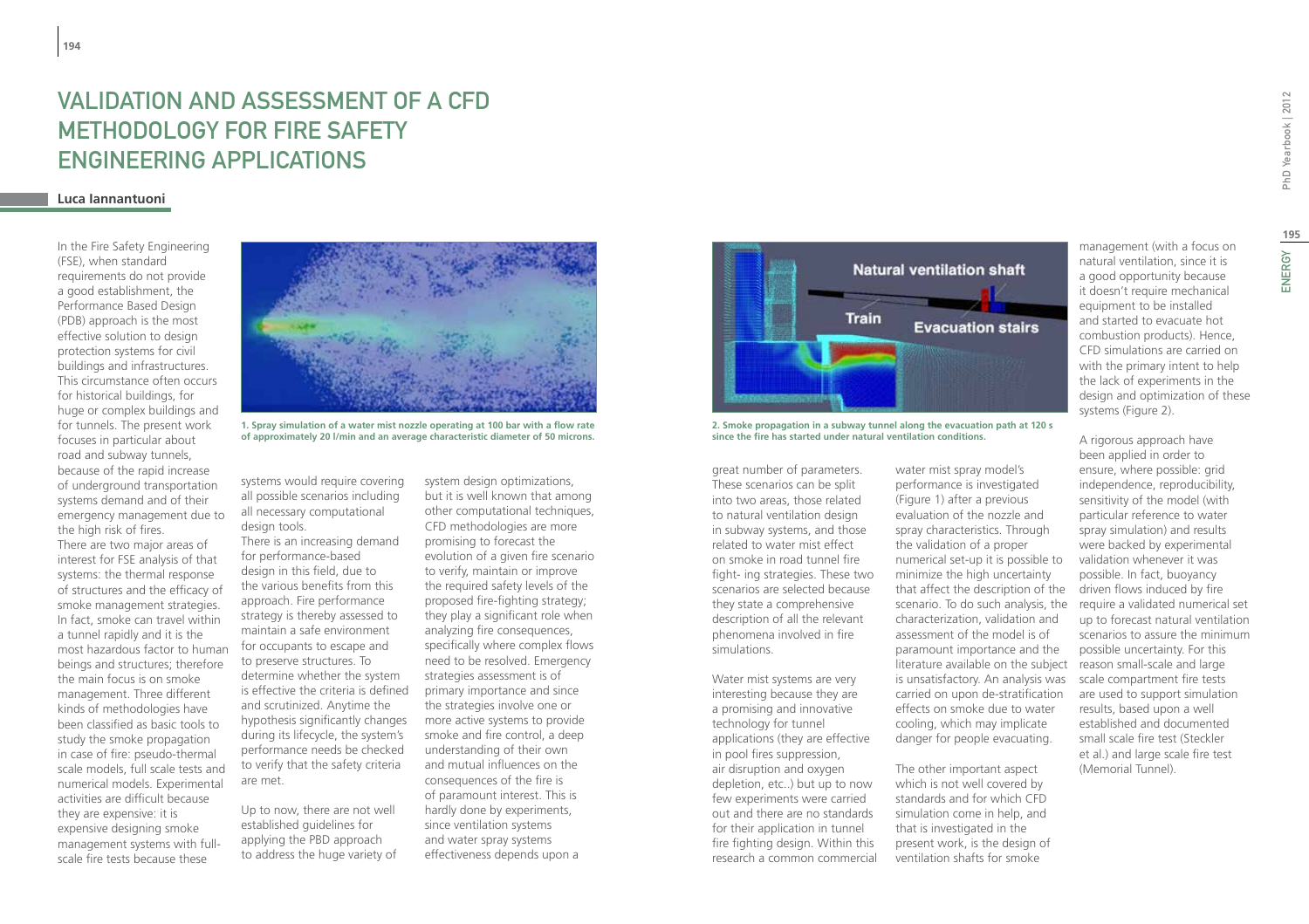## MULTIDIMENSIONAL SIMULATION OF INTAKE AND EXHAUST SYSTEMS FOR INTERNAL COMBUSTION ENGINES

### **Andrea Montorfano**

Multi-dimensional Computational Fluid Dynamics (CFD) techniques applied to Internal Combustion Engines (ICE) problems are the topic of the present work.

In the first part, an original approach for the simulation of wall-flow Diesel Particulate Filters (DPF) by the Finite Volume Method is presented. Filtrating walls are modeled as porous membranes with an associated pressure drop term, while monolith channels are simplified as one-dimensional arrays of FV cells. By this method, total number of cells in the FV mesh is reduced by a significant amount and, at the same time, minimum cell size is increased. Porous resistance is modeled with the Darcy formula and it is applied to porous faces as a surface force term in the momentum equation. Friction between gas and porous walls is modeled using classic 1D correlation. Due to the greatly reduced computational cost, it is possible to simulate within the same fluid domain both the fullscale particulate trap and the inlet-outlet pipes. Results are obtained both at the global scales and at the filter channel scale (see Figure 1).

The model includes also particulate matter transport and deposition with a scalar



**1. Contour plot of velocity field inside a DPF monolith together with the inlet and outlet ducts. Sampled velocity inside the channels follows the theoretical predicted curves.**

transport (Eulerian) approach in order to study the filter loading cycle. Soot is advected within the flow as nonreacting chemical specie and it is removed from the exhaust gas flow by a surface sink term applied to porous surfaces. Trapped soot increases walls filtrating efficiency and decreases permeability, thus increasing hydrodynamic resistance. Non-uniformities in soot deposition inside the trap monolith can be studied with this approach (see Figure 2).

Simulations have been validated by comparison against experimental data. The solver exhibits great accuracy both in terms of global quantities and at length (separation and channel-scale level and also very good predictive properties. In the second part of the research, Large Eddy Simulation

of the ercoftac test case n. 83 (wall-mounted hump, see Figure 3) is presented. Fully turbulent, incompressible flow (Re = 1,000,000; Ma =  $0.1$ ) is forced over a hump profile that causes separation. A recirculation bubble is formed downstream of the hump profile, up to the reattachment point that is located about one hump length downstream of the separation.

The purpose is to study the influence of some setup parameters, namely, inflow boundary condition, subgrid model, grid size. Reference experimental data of the following quantities are provided: recirculation bubble reattachment point), Reynolds stresses, and pressure coefficient along the hump profile. The influence of the inlet



**2. Contour plot of trapped soot cake thickness after 30 min loading.** which exhibit no separation at all.



**3. Snapshot of instantaneous velocity for the hump test case. Data simulated with LES, synthetic turbulence inlet, LKDM SGS model**

boundary condition is investigated by comparing the following models: fixed velocity profile, mapping plane and synthetic turbulence generation. Inflow boundary conditions the test case under study, since flow statistics (namely, mean velocity and Reynolds stresses) exhibit little or no variation when the inflow condition is

proved to have little influence on a major influence on the results. changed. Validation against experimental data has been only partially fulfilled, since the main flow structures could be reproduced only qualitatively. Subgrid model, conversely, has Two models have been tested: classic Smagorinsky (with Cs  $= 0.1$ ) and Kim and Menon LKDM. They show an opposite behavior with respect to the

recirculation bubble size, which is overestimated by the former and underestimated by the latter SGS model. Cell size of the FV mesh plays

a dominant role, since LES results are very sensitive to such a parameter. In particular, we found out that, for the present test case, too a coarse discretization can lead to completely unphysical results,